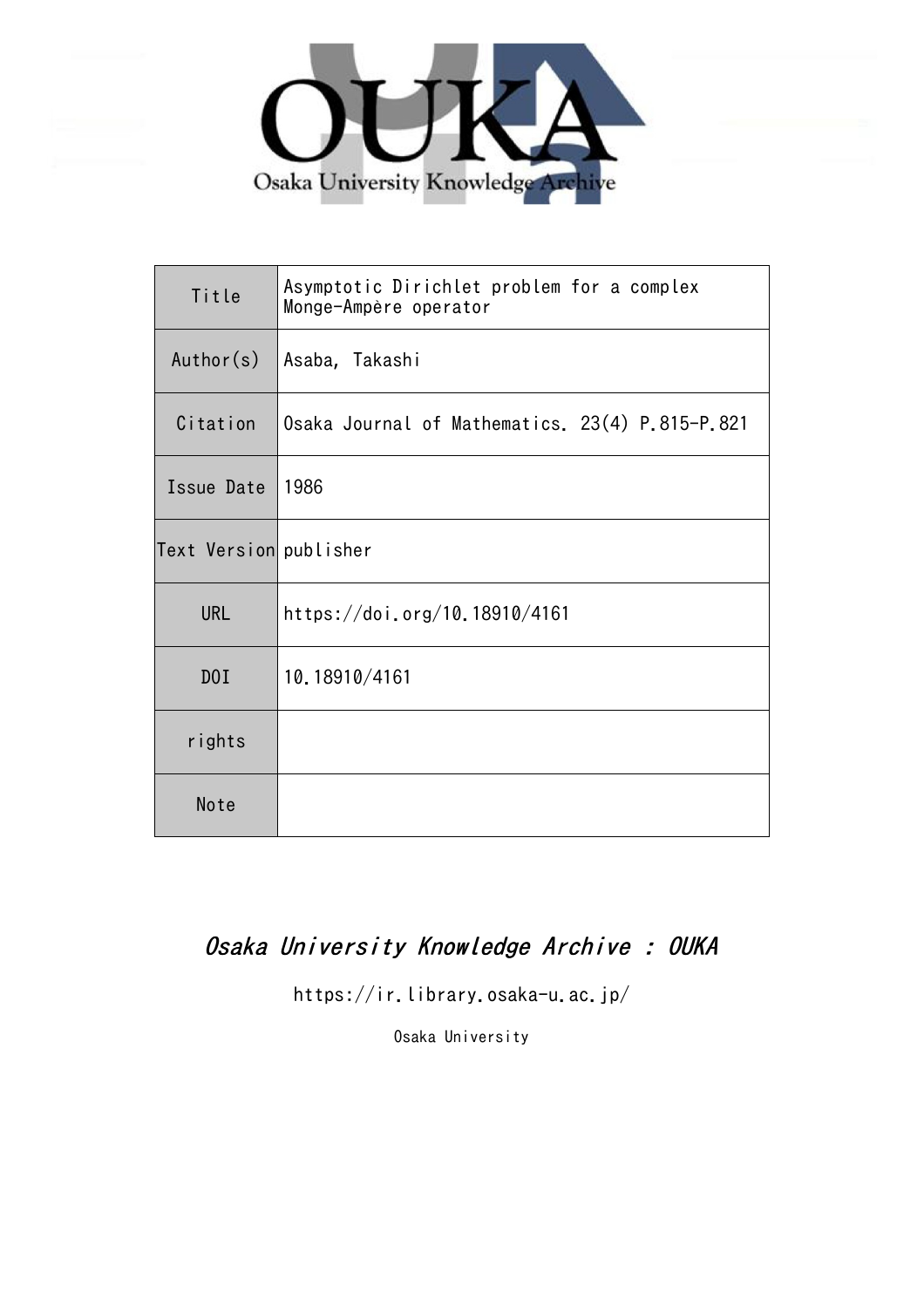Asaba, T. Osaka J. Math. 23 (1986), 815-821

# **ASYMPTOTIC DIRICHLET PROBLEM FOR A COMPLEX MONGE-AMPERE OPERATOR**

## TAKASHI ASABA

(Received April 25, 1985)

#### **1. Introduction**

Let  $M$  be a complex manifold of dimension  $n$  and  $P(M)$  denote the set of plurisubharmonic functions on M. For  $u \in P(M) \cap C^2(M)$ , we write  $(dd^c u)^k$ for  $dd^c u \wedge dd^c u \wedge \cdots dd^c u$  where  $d^c{=}\sqrt{-1}(\overline{\partial}-\partial)$ . In the case  $k{=}n$ , the operator

*k* times

*u*→( $dd^c u$ )<sup>*n*</sup> is called a complex Monge-Ampére operator. In general, let *u* be a locally bounded plurisubharmonic function on *M.* In [5], [6], Bedford and Taylor defined a positive  $(k, k)$  current  $(dd^c u)^k$  inductively by

$$
\int \psi \wedge (dd^c u)^k = \int u \cdot dd^c \psi \wedge (dd^c u)^{k-1}
$$

for any smooth  $(n-k, n-k)$  form  $\psi$  with compact support on M. In the same paper they studied the Dirichlet problem for the complex Monge-Ampére operator on strongly pseudoconvex bounded domains in *C<sup>n</sup> .*

In this paper we shall consider the Dirichlet problem at *infinity* on certain negatively curved Kahler manifolds. Before stating our main theorem, we recall some definitions in  $[10]$ : Let M be a simply connected complete Riemannian manifold of nonpositive curvature. Two geodesic rays γ<sub>1</sub>, γ<sub>2</sub> parametrized by arc length are called *asymptotic* if the distance  $d(\gamma_1(t), \gamma_2(t))$  is bounded for  $t \geq 0$ . The equivalence classes of geodesic rays are called *asymptotic classes,* the set of which will be denoted by  $M(\infty)$ . Then  $\bar{M} = M \cup M(\infty)$ equipped with the "cone topology" is a compact topological space homeomorphic to a cell.

**Theorem.** *Let M be a simply connected complete Kάhler manifold whose sectional curvature K satisfies*

$$
(1) \t -a^2 \le K \le -1 \t (a \ge 1).
$$

*We denote by ω the Kάhler form on M and by r(x) the distance function relative to a fixed point o* $\in$ *M.* Then for any continuous function f on  $M(\infty)$  and for any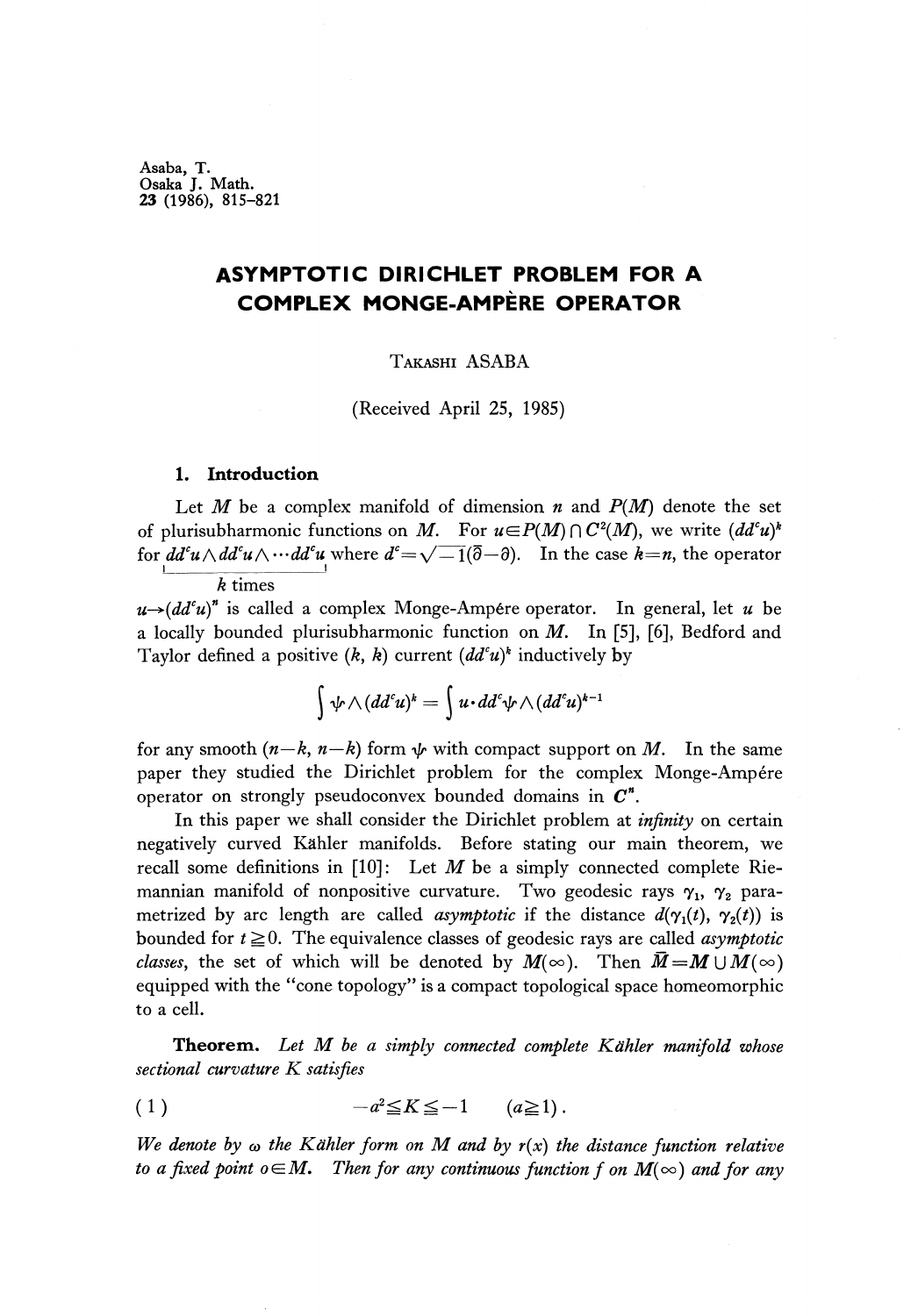816 T. ASABA

*nonnegative continuous function*  $\rho$  *on*  $\overline{M}=M\cup M(\infty)$  which satisfies

$$
(2) \t\t\t 0 \leq \rho(x) \leq C \exp(-2n \cdot r(x))
$$

*for some constant* C>0, *there exists a unique continuous plurisubharmonic function u on M such that*

(3) 
$$
\begin{cases} (dd^c u)^n = \rho \cdot \omega^n / n! & \text{in } M \\ u = f & \text{on } M(\infty). \end{cases}
$$

By applying the argument of Cegrell [8], we get more generally

**Corollary.** Under the same assumption as in Theorem, let  $H(t, x)$  be a *Lebesgue measurable nonnegative function on*  $(-\infty, \sup f) \times M$  with

$$
(2') \t\t\t 0 \leq H(t, x) \leq C \cdot \exp(-2n \cdot r(x))
$$

*for some constant*  $C>0$ . If  $H(t, x)$  is a continuous function in t, then the Dirichlet *problem*

(3') 
$$
\begin{cases} (dd^c u)^n = H(t, x) \omega^n / n! & \text{in } M \\ \lim_{x \to \xi} u(x) = f(\xi) & \text{for any } \xi \in M(\infty) \end{cases}
$$

*has a solution*  $u \in P(M) \cap L^{\infty}(M, \text{loc})$ *, where*  $P(M) \cap L^{\infty}(M, \text{loc})$  *denotes the set of locally bounded plurisubharmonic functions on M.*

We mention here some works previous to ours. In [20], H. Wu proposed, among other things, the following question: Is a simply connected complete Kahler manifold with nonpositive Riemannian curvature and with negative holomorphic sectional curvature bounded away from zero biholomorphic to a bounded domain in  $C^*$ ? (See also Aomoto [2].) Around this problem, a number of interesting results has been obtained (cf. e.g. [17]). In particular, in [11], Greene and Wu showed a geometric method of constructing suitable bounded plurisubharmonic functions on a Kahler manifold *M* as in theorem, and applying the  $L^2-\overline{\partial}$  theory to M, they proved that M possesses the Bergman metric. As a Riemannian counterpart to the above problem, Choi [9] and Kasue [13] considered the Dirichlet problem at infinity for Laplace operator on a simply connected complete Riemannian manifold satisfying (1). Then Anderson [1] showed that such a Riemannian manifold possesses abundant global convex subsets, which allows to solve the Dirichlet problem for Laplace operator (cf. [9], [13]). We depend essentially on Anderson's result; in fact, we can construct so called barrier functions, by making use of his result.

REMARK. The decay conditions (2) and (2') would be reasonable for our situation. In the case of complex *n* ball with Bergman metric, these conditions correspond to the boundedness of density function measured by the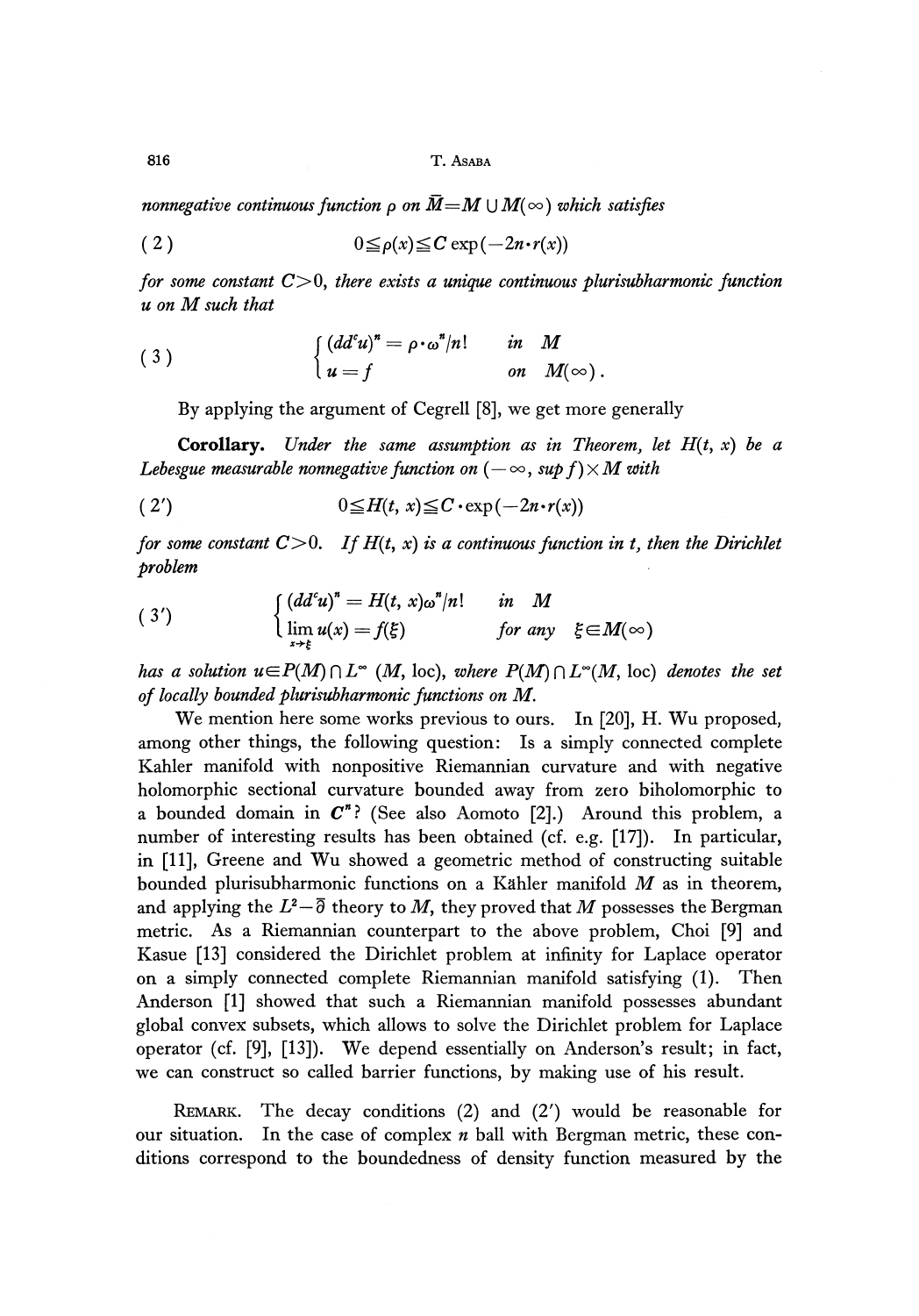usual Lebesgue measure. After finishing this work, H. Kaneko treats our problem from the probabilistic standpoint and showed that the decay condition can be weakened ([14]).

The author wishes to thank Doctor A. Kasue for his valuable suggestions.

### 2. Proof of the Theorem

In what follows, we preserve the notations introduced in Theorem. Let us denote by  $B(\rho, f)$  the class of subsolutions to the Dirichlet problem (3), i.e. the set of functions  $v \in P(M) \cap L^{\infty}(M, \text{loc})$  satisfying

(4) 
$$
(dd^c v)^{\prime\prime} \ge \rho \cdot \omega^{\prime\prime}/n!
$$
 (in the sense of Bedford-Taylor [5], [6])  
\n
$$
\lim_{x \to \xi} \sup v(x) \ge f(\xi) \quad \text{for any } \xi \in M(\infty).
$$

The upper envelope of the class  $B(\rho, f)$  is by definition the function

(5) 
$$
u(x) = \sup \{v(x): v \in B(\rho, f)\} \qquad (x \in M).
$$

We first show the following

#### Lemma 1.

(1)  $B(\rho, f)$  *is not empty.* 

(2) *The upper regularizatίon u\* of the upper envelope u belongs to the class B* (p, /) *and satisfies*

$$
\lim_{x\to\xi}u^*(x)=f(\xi)
$$

*for any*  $\xi \in M(\infty)$ . *In particular, u*=u<sup>\*</sup>.

Proof. Set

(6) 
$$
\beta(x) = \exp 2 \int_1^{r(x)} (\sinh t)^{-1} dt,
$$

where  $r(x)$  stands for the distance function between a point x and a fixed point *o* of M. By the Hessian comparison theorem (cf. [11]: Theorem A.)

(7) 
$$
dd^c \beta \geq 2\beta (\sinh r)^{-2} \cdot \omega \quad \text{on} \quad M - \{0\}.
$$

Here  $\omega$  denotes the Kähler form on M. It follows from (7) that

$$
(8) \qquad (dd^c \beta)^n \geq (2\beta)^n (\sinh r)^{-2n} \cdot \omega^n
$$

as positive currents on M. This shows that for some constants  $C_1 > 0$  and  $C_2$ ,  $C_1\beta+C_2$  belongs to  $B(\rho,f),$  because of the assumption (2). Now we fix a point  $\xi \in M(\infty)$ . By a theorem of Anderson ([1: Theorem 3.1]), for any positive number *ε* there exists an open neighborhood  $U'_{{\bf \xi},{\bf r}}$  of  ${\bf \xi}$  in  $M$  such that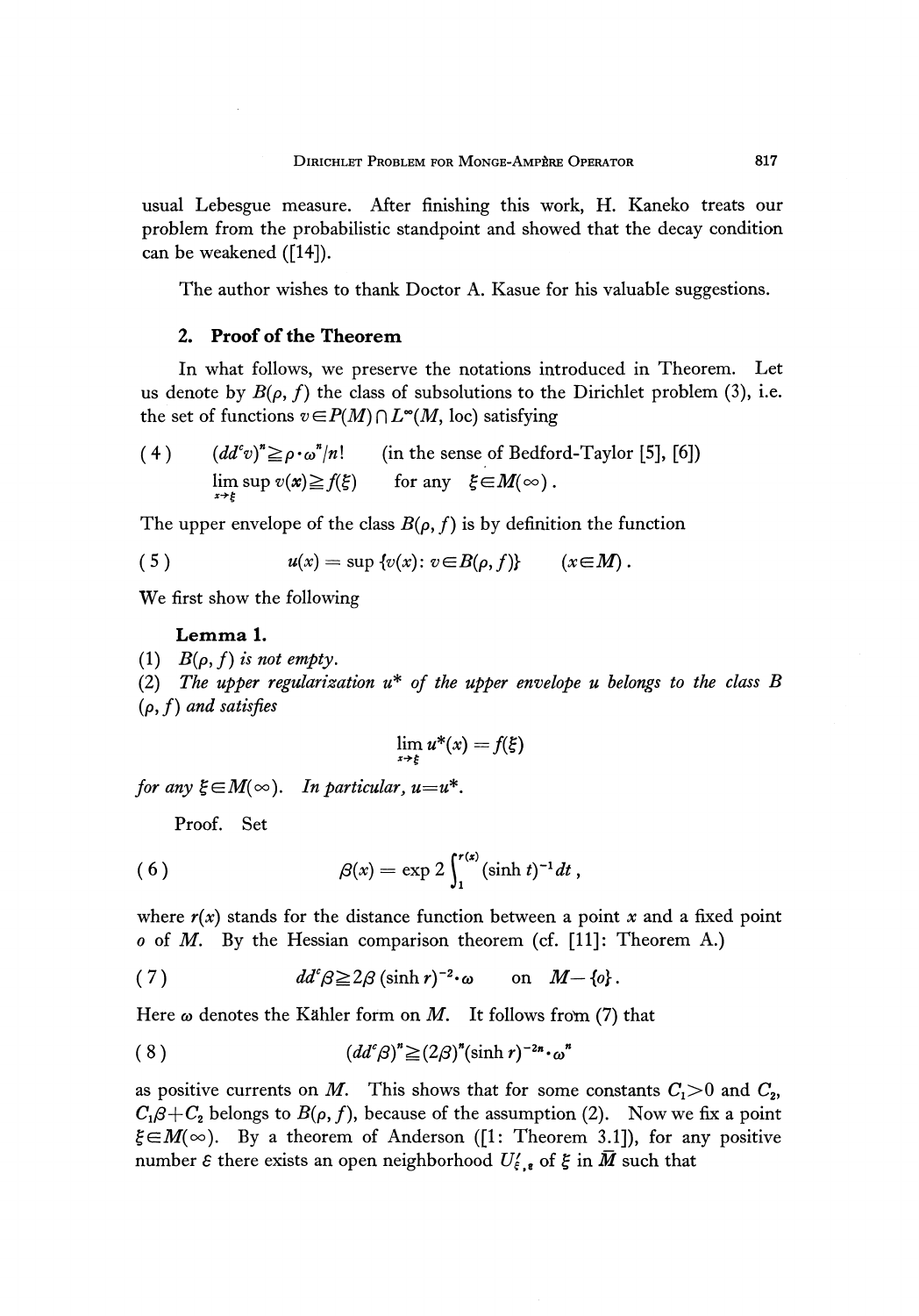818 T. ASABA

$$
|f(\eta)-f(\xi)| < \varepsilon \qquad \eta \in M(\infty) \cap U'_{\xi,\varepsilon},
$$
  
 
$$
M-U'_{\xi,\varepsilon}
$$
 is a totally convex domain in M.

By the approximation theorem, we may assume that the boundary of  $M-U'_{\xi,\epsilon}$ is smooth (cf. [12], [13: Corollary (2.5)]), so that the distance function  $r_{\xi,\xi}(x)$ to the boundary of  $M - U'_{\xi, \epsilon}$  is smooth on  $U'_{\xi, \epsilon} \cap M$  (cf.  $[B{-}O]$ ). Now we set

(9) 
$$
\beta_{\xi,\epsilon}(x) = \exp 2 \int_1^{r_{\xi,\epsilon}(x)} (\cosh t)^{-1} dt.
$$

By the Hessian comparison theorem for hypersurfaces (cf. [13: Theorem 2.49])

(10) 
$$
dd^c \beta_{\xi,\epsilon} \geq 2(\cosh r_{\xi,\epsilon})^{-2} \min\{1, \sinh r_{\xi,\epsilon}\} \cdot \omega
$$

on  $M \cap U'_{\xi,\epsilon}$ . We take two constants

$$
A = \exp(-2\int_0^1 (\cosh t)^{-1} dt) \quad B = \exp(2\int_1^\infty (\cosh t)^{-1} dt),
$$

and extend  $\beta_{\xi,\xi}$  to a plurisubharmonic function on M by setting  $\beta_{\xi,\xi} = A$  on  $M-U'_{\xi,\epsilon}$ . We set

(11) 
$$
\underline{\beta}_{\xi,\mathbf{r}}(x) = f(\xi) - 2\varepsilon + C_3(\beta_{\xi,\mathbf{r}}(x) - B) + C_4(\beta(x) - C),
$$

where  $C = \exp 2 \int_{0}^{\infty} (\sinh t)^{-1} dt$ ,  $C_3 > 0$  and  $C_4 < 0$ . It follows from (8), (10), (11) that  $\mathcal{B}_{\xi,\epsilon}$  belongs to  $B(\rho, f)$  and satisfies

$$
\underline{\beta}_{\xi,\epsilon} \geqq f(\xi) - 3\epsilon \qquad \text{on} \quad U_{\xi,\epsilon} \cap M
$$

for a small neighborhood  $U_{\xi, \epsilon} {\subset} U'_{\xi, \epsilon}$  of  $\xi$  in  $\bar{M}$ . Then we have

(12) 
$$
u^*(x) \leq \underline{\beta}_{\xi,\epsilon}(x) \leq f(\xi) - 3\epsilon \qquad (x \in U_{\xi,\epsilon} \cap M).
$$

Set

(13) 
$$
\bar{\beta}_{\xi,\xi}(x) = (f(\xi) + 2\varepsilon) - C_{5}(\beta_{\xi,\xi}(x) - B),
$$

where  $C_5$  is a positive constant. Then, for a sufficiently small neighborhood  $U_{\boldsymbol{\xi},\boldsymbol{\epsilon}}$  of  $\xi,$  we have

(14) 
$$
\overline{\beta}_{\xi,\epsilon} \leqq f(\xi) + 3\epsilon \quad \text{on} \quad U_{\xi,\epsilon} \cap M.
$$

Since the function  $\overline{\beta}_{\xi,\epsilon}$  is plurisuperharmonic, we have

(15) 
$$
u^* \leq \beta_{\xi,\epsilon} \quad \text{on} \quad U_{\xi,\epsilon} \cap M.
$$

Since  $\varepsilon$  is an arbitrary small positive constant, it follows from (12), (14), (15) that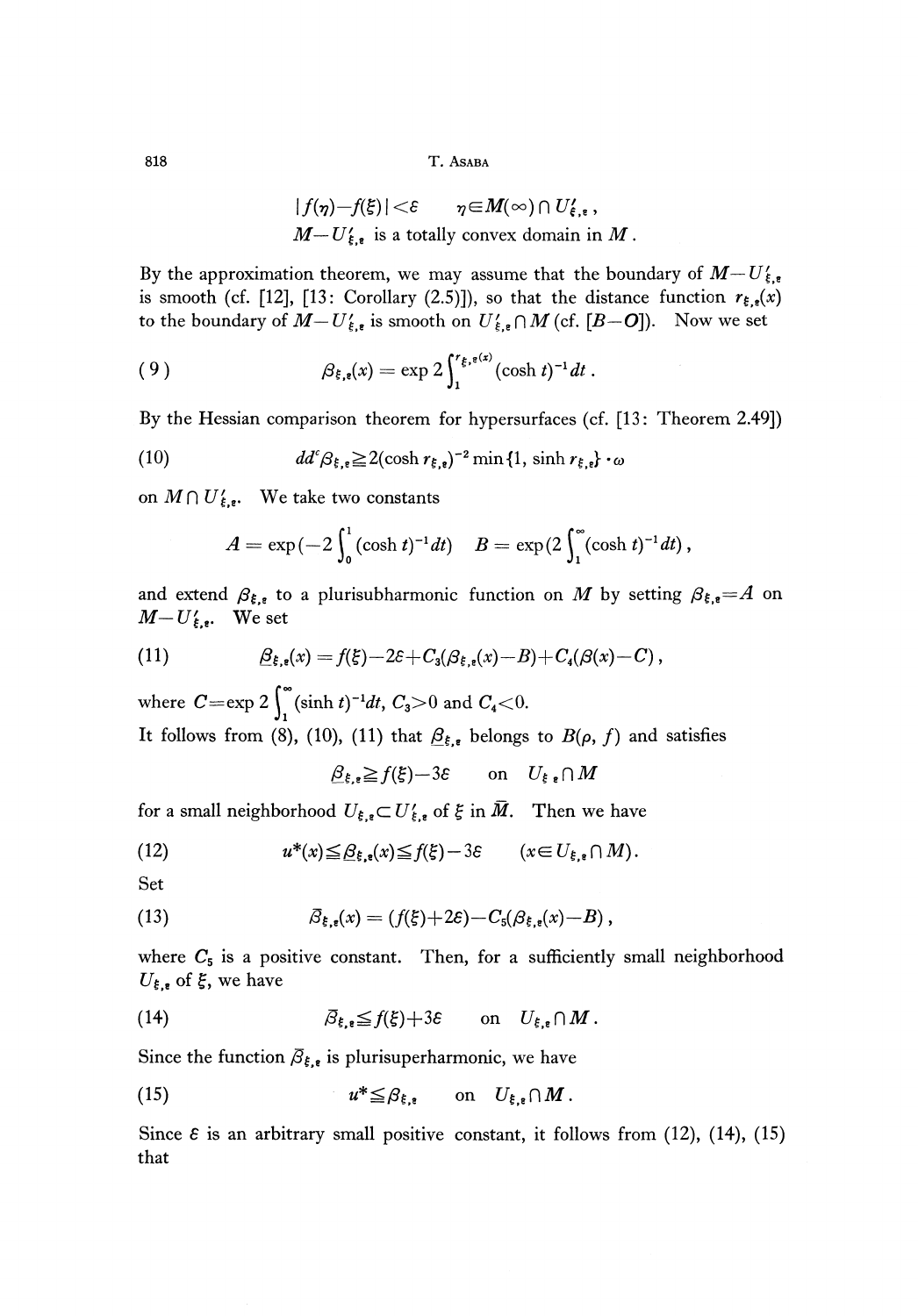$$
\limsup_{x\to\xi}u^*(x)=f(\xi).
$$

This proves the last statement of Lemma 1. Now we shall complete the proof of the Lemma. We may choose an increasing sequence of functions  $u_j{\in}B(\rho,f)$ such that  $u^* = (\lim_{i \to \infty} u_i)^*$ . Then we see that

$$
(dd^c u^*)^* = \lim_{j \to \infty} (dd^c u_j)^* \leq \rho \cdot \omega^* / n!
$$

([6: Theorem 7.4]). This implies  $u^* \in B(\rho, f)$ , which proves the Lemma 1.

Let  ${Z_i}_{1 \leq i \leq n}$  be a frame of holomorphic vector fields on *M*. Here we remark that the holomorphic tangent bundle is holomorphically trivial. Let  $\Omega$  be a relatively compact domain of  $M$ . For sufficiently small positive constant  $\delta$ , we can define a smooth map  $\Phi$ :  $\Delta_{\delta}^{*} \times \Omega \rightarrow M$  ( $\Delta_{\delta} = \{z \in C : |z| < \delta\}$ ) by

(16) 
$$
\Phi(w, x) = \text{Exp}(\text{Re}\sum_{i=1}^{n} w_i Z_i)(x) \qquad (w = (w_1, \dots, w_n) \in \Delta_{\delta}^n).
$$

For  $w \in \Delta_{\delta}^n$ , we denote the holomorphic map  $x \to \Phi(w, x)$  by  $\Phi_w$ . Now we shall prove the following

**Lemma** 2. *The function u defined by* (5) *is a continuous function on M.*

Proof. Given  $\varepsilon > 0$  and  $\xi \in M(\infty)$ , we choose a neighborhood  $U_{\xi, \varepsilon}$  of  $\xi$ in  $\bar{M}$  as in Lemma 1. For sufficiently large  $R{>}0,$   $M$  is covered by  $\{U_{\xi,s}\}_{\xi \in M^{(\infty)}}$ and the geodesic ball  $B(o, R) = \{x \in M: r(x) < R\}$ . For sufficiently small  $\delta > 0$ , we may assume that

$$
|u(x)-u(\Phi_w(x))|<\varepsilon \qquad (w\in\Delta_5^n,\ x\in\partial B(o,\ R))
$$

because of (12), (14), (15). Now we define a plurisubharmonic function  $U(x)$ on *Mby*

(17) 
$$
U(x) = \begin{cases} u(x) & \text{if } x \in M - B(o, R) \\ \max{u(x), u \circ \Phi_w(x) - 2\varepsilon + C_6(\beta(x) - C)} & \text{if } x \in B(o, R) \end{cases}
$$

where *C* is a positive constant and  $w \in \Delta_{\delta}^n$ . Then for any  $\eta > 0$ , it follows from (8) that on *B(o, R),*

(18) 
$$
[dd^{c}(u\circ\Phi_{w}+C_{6}\beta)]^{n}\geq [dd^{c}(u\circ\Phi_{w})]^{n}+C^{n}_{6}(dd^{c}\beta^{n})
$$

$$
\geq(\rho-\eta)\omega^{n}+2^{n}C^{n}_{6}\beta^{n}(\sinh r)^{-n}\cdot\omega^{n}/n!.
$$

Now we see that  $U \in B(\rho, f)$ , by setting

$$
C=\eta^{1/n}\sup_{B(o,R)}\frac{\sinh r}{\beta}
$$

In particular,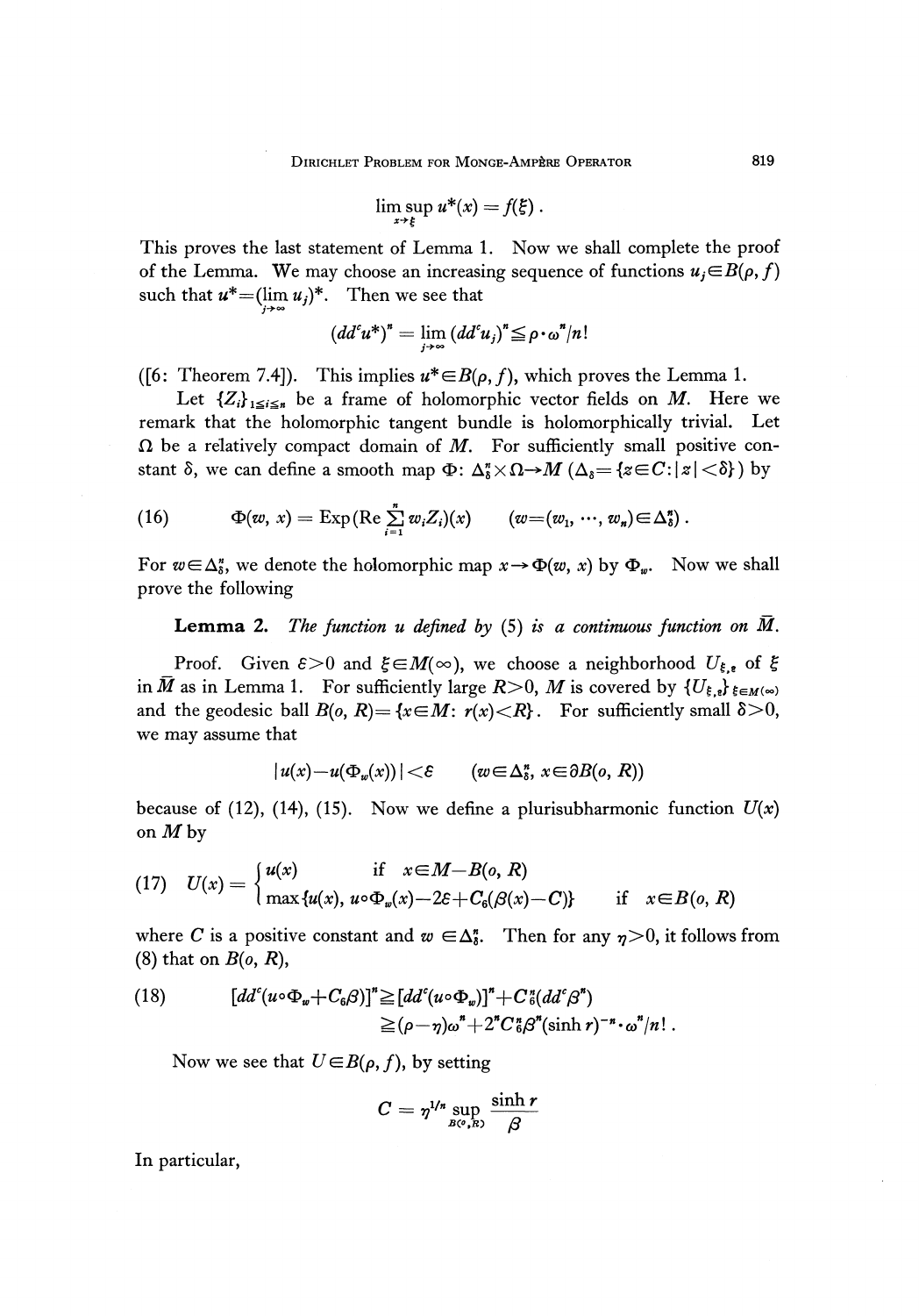$$
u \circ \Phi_w - 2\varepsilon + C_6(\beta - C) \le u
$$
 on  $B(o, R)(w \in \Delta_{\delta}^n)$ .

That is,

$$
u\circ\Phi_w(x)-u(x)\leq 2\varepsilon+C_6C.
$$

By taking  $\eta \langle \langle \xi \rangle$  sufficiently small, we obtain

$$
u \circ \Phi_w - u \leq \varepsilon
$$
 on  $B(o, R)$   $(w \in \Delta_{\delta}^n)$ .

This shows the continuity of *u.*

Now lemma 1, lemma 2 and the original argument of Bedford-Taylor ([5: Theorem 8.3]) show that

$$
(ddsu)n = \rho \cdot \omegan/n!
$$
 on *M*  
 $u = f$  on *M*( $\infty$ ).

Thus our theorem has been proved.

#### **References**

- [1] M.T. Anderson: The Dirichlet problem at infinity for manifolds of negative cur*vature,* J. Differential Geom. **18** (1983), 701-722.
- [2] K. Aomoto: *U analyse harmonique sur les espaces riemannienes, a courbure riemannienne negative* I, J. Fac. Sci. Univ. Tokyo **13** (1966), 85-105.
- [3] H. Bremermann: *On a generalized Dirichlet problem for plurisubharmonic functions and pseudoconvex domains. Characterization of Silov boundaries,* Trans. Amer. Math. Soc. **91** (1959), 246-276.
- [4] E. Bedford and J.E. Fornaess: *Counterexamples to the regularity for the complex Monge-Ampère equation, Invent. Math.* 50 (1979), 129-134.
- [5] E. Bedford and B.A. Taylor: *The Dirichlet problem for a complex Monge-Ampδre equation,* Invent. Math. 37 (1976), 1-44.
- [6] E. Bedford and B.A. Taylor: *A new capacity for plurisubharmonic functions,* Acta. Math. **149** (1982), 1-40.
- [7] R.L. Bishop and B. O'Neill: *Manifolds of negative curvature,* Trans. Amer. Math. Soc. 145 (1969), 1-49.
- [8] U. Cegrell: *On the Dirichlet problem for the complex Monge-Ampere operator,* Math. Zeit. **185** (1984), 247-251.
- [9] H.I. Choi: *Asymptotic Dirichlet problems for harmonic functions on Riemannian manifolds,* Trans. Amer. Math. Soc. **281** (1984), 691-716.
- [10] P. Eberlein and B. O'Neill: *Visibility manifolds,* Pacific J. Math. 46 (1973), 45-109.
- [11] R. Greene and H. Wu: Function theory on manifolds which possess a pole, Lecture Notes in Mathematics 699, Springer, 1979.
- [12] R. Greene and H. Wu: *C°° approximations of convex, subharmonic, and plurisubharmonic functions,* Ann. Sci. Ecole Norm. Sup. **12** (1979), 47-84.